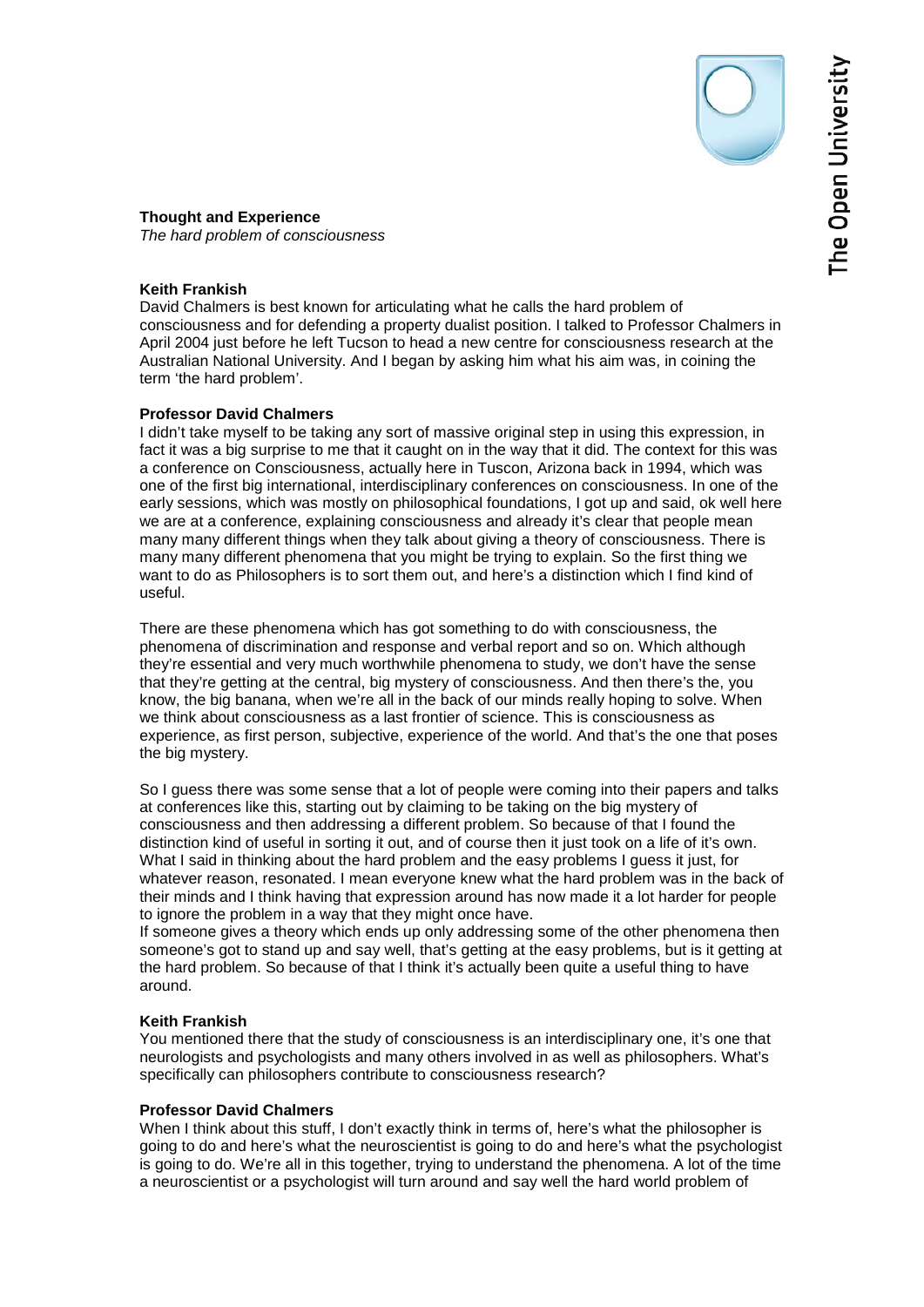consciousness is a philosopher's problem. You know we're worried with gathering the data and explaining the functions, and you guys can worry about these private subjective aspects of experience.

On the other hand sometimes philosophers are going to say well let's wait around for the scientist to come up with a solution for this and my attitude is, there's no point in throwing this hot potato back to the other side all the time, but let's just try to see what we can all do in solving this thing together. Certainly, you know what's neuroscience and psychology going to give you, in addressing this question. In the first instance to what neuroscience and psychology and so on are really good at doing is coming up with mechanisms for the explanations of behaviours and of cognitive functions and so on. But as we've seen this very often seems to leave the hard problem of consciousness unanswered.

It explains how it is that we respond or how it is that information gets drawn together, without touching on the question of experience. So the first thing that the philosopher can do is to, you know, point out there's this further problem there. And then the question is, ok what are the further things we can do, to go beyond the raw data of neuroscience and psychology and get to a explanation of consciousness. So you know my own view is that what a philosopher can do is analyse what the further problems are and analyse what are the extra things we need to do to explain them, what are the extra elements in a theory of consciousness going to look like, in the most general sense.

And then the philosopher, the neuroscientist and the psychologist can all sort of join together in a sense in trying to fill in the specific details within a general framework. So in my work I've tried to outline in very general terms what the theory of consciousness in the fairly abstract sense might look like, and then I see the project of coming up with such a theory as a cooperation between the neuroscientist, the psychologists, actually gathering specific data, doing specific experiments and coming up with really specific principles, which will maybe somewhere down the line lead to a quasi scientific theory of consciousness.

#### **Keith Frankish**

Can we move on now to look at the framework theory of consciousness that you yourself propose. The view you advocate is one you characterise as a form of property dualism, could you explain what you mean by that and how your view differs from a physicialist one?

#### **Professor David Chalmers**

I take the physicalist view to be in the broad sense that everything in the world is ultimately derivative on, or in some sense reducible to the aspects of the world, the physics tells us about. Some physicists want to think as physics in some sense as providing us with a theory of everything. I mean it's not like physics tells you directly about tables and chairs and organisms and so on. But the sense is that all that stuff is a consequence of the basic properties and laws of physics. Physics will ground chemistry and chemistry will ground biology and so on from there. And if that works that's a beautiful version, if that works then there's some sense in which physics is at very least a theory of everything that's fundamental about the world.

I gradually came around to the view that although this can explain a whole lot, this isn't going to explain consciousness. Nothing in the ontology of physics, the underlying properties of physics, like space and time and mass and charge. The underlying laws of physics, is ever going to explain why consciousness is there.

In some sense this is always going to be left explaining the objective third person aspects of organisms, like their structure and their function, and it's always going to leave this explanatory gap to consciousness. Now the reasons for that are kind of tricky. But let's say that's right, and I think the consequence has to be, if the properties and laws postulated by physics can't explain everything, then there's more in the world than those properties and laws, we've got to go beyond them. Just as say it turned out that the mechanical view of physics was space and time and mass and laws of mechanics couldn't explain all the electro  $\overline{\mathbf{r}}$  magnetic phenomena in a 19  $\overline{\mathbf{r}}$  century, people went beyond that to posit electro magnetic charge as an irreducible aspect of the world, and laws of electro magnetism.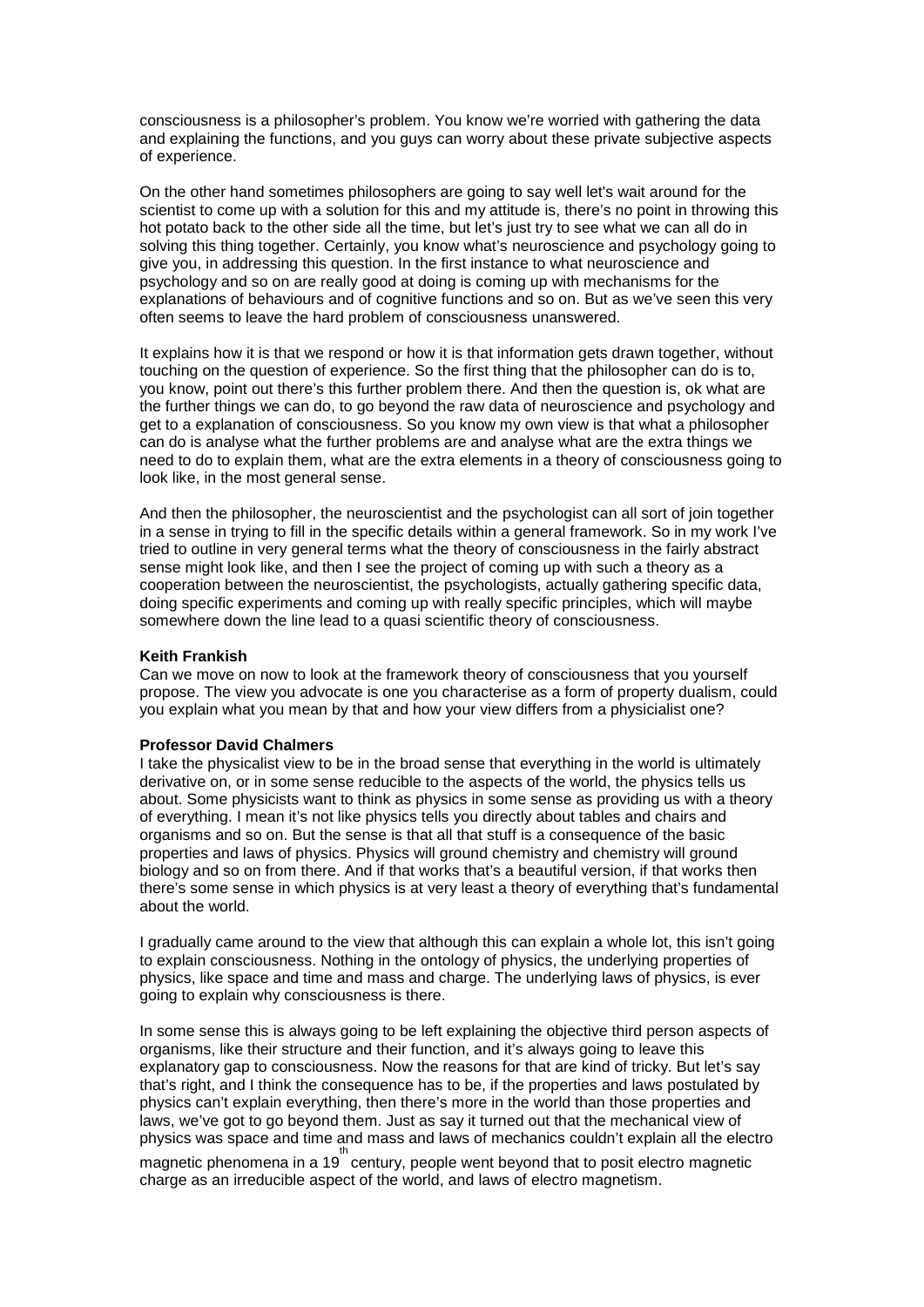Likewise here, I think you have to postulate some further properties in the properties of consciousness, as an irreducible fundamental aspect of the world. And laws that go along with those. So the sense in which my view if property dualistic, as it says there are more fundamental properties in the world than the fundamental properties posited by physics. Maybe the new property is something like consciousness itself. Or maybe it's some other property call it proto-consciousness, which when added to the mix will give you consciousness and then there have to be further fundamental laws which connect that to the laws of physics. Once we have that in the mix then I think we have the grounds for a theory of consciousness just as once we had electro magnetic charge and electro magnetic laws in the mix, we have the grounds for an explanation of electro magnetism.

## **Keith Frankish**

You mentioned there the beauty of the idea that everything can be irreducibly explained in terms of a small number of basic physical properties and laws. Wouldn't the introduction of new properties and laws of consciousness spoil this elegant physical picture?

## **Professor David Chalmers**

It's certainly true that there's something beautiful, elegant and simple about fundamental physicalist picture of the world. A few basic properties and a few basic laws and I'm very much attracted by that myself. So I agree you don't want to tamper with that in a which will ruin it, or destroy it's elegance or it's simplicity. I mean if one takes consciousness seriously, one is ultimately forced to say, there has to be something more than that. But one hopes that the extra thing which is more is also going to be quite elegant and quite simple. If it turned out that our fundamental picture of the universe was something like the following, I think one might have reason worry if it turned out that you know we had three basic laws of physics and five basic properties of physics and then on top of that a million properties of consciousness and two thousand ad hoc laws saying, whenever you have this brain, you get this state of consciousness and this brain you get this state of consciousness. That would be an ugly ad hoc picture of the world. So my hope is that ultimately it might be possible to integrate consciousness with our physical theories in a way which isn't ugly and ad hoc like that. Somebody once said that one of the fundamental goals in physics was to come up with a set of fundamental laws so simple you could write them on the front of a t-shirt. The thought is, well maybe we can come up with some fundamental principles governing consciousness which is so simple we can write them on the front of a t-shirt too. I see this very much as a challenge, for a science of consciousness. But right now I don't see a reason why it couldn't end up the principles governing consciousness could be very simple and very elegant and integrated with our elegant physical theories of the world.

## **Keith Frankish**

Property dualists are sometimes accused of deliberately cultivating a sense of mystery around consciousness. In order to preserve the sense that human beings are special and not just soulless physical mechanisms. What do you say in response to that?

## **Professor David Chalmers**

I think we have to distinguish the view and the motivations for the view. One could be a dualist for many different kinds of reasons. Some are sent there for a religious reasons, religion given us reason to believe in a immortal soul, so therefore it has to be non physical. And other people are perhaps sent there because there has to be something special about the human being and the human experience. Those motivations are simply not my motivations at all, I'm not especially religious, or especially spiritual. I was just led here, here's a phenomenon that we need an explanation of, what kind of explanation is going to work, and it turned out for systematic reasons that the kinds of purely physical explanations weren't going to work. And the view you went up with on this picture isn't necessarily going to be one which somebody who wants to preserve the specialness of human beings is going to necessarily like. I've become more and more attracted to views on which consciousness goes very deep in the natural order, it's not just human beings who have consciousness,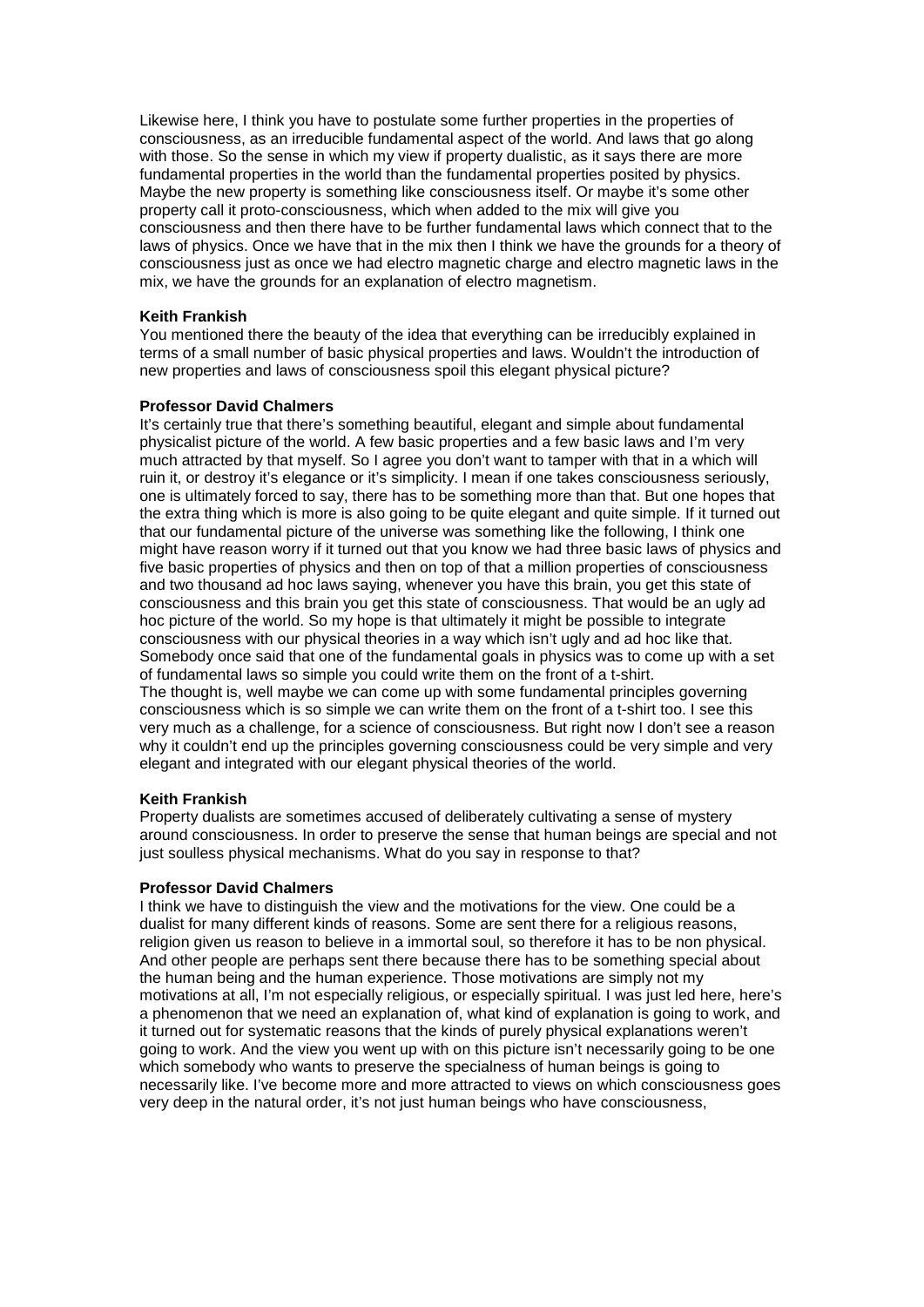certainly most animals I think have some kind of consciousness and it may indeed go very deep, perhaps right down to some quite fundamental levels of existence. So this is probably going to be anathema to someone who wants to make human beings special. On the other hand it is the case that people who have those motivations and people from religious backgrounds and so on might find something attractive in the sort of view which I'm putting forward, without going all the way.

## **Keith Frankish**

You mentioned that you were led to your position on consciousness by systematic reasons. One of the key arguments you discuss in your book and elsewhere is the conceivability argument, which turns on the claim that it is conceivable that they could be zombies, could you sum up that argument for us?

## **Professor David Chalmers**

A zombie in the philosophical sense is a being which a physical duplicate of a normal conscious being, but lacks consciousness, so they're distinct from the zombies you see in movies, which go around behaving in strange ways and eating brains and so on. So these philosophical zombies are indistinguishable from ordinary human beings. Now few people think that zombies actually exist in our world, but the question is whether the idea even makes sense. And I think there is pretty strong prima facie reasons to think the idea at least makes sense. I can talk to somebody, I could talk to one of my colleagues and I can raise the question, are they conscious or not.

I mean I believe they're conscious but am I certain they're conscious? It seems there's no contradiction in supposing they're not conscious. I can do a brain scan of them, a body scan of them, know all about their brains and so on, again I might believe they're conscious but again it seems that no amount of physical information in some sense proves that they're conscious. It's always going to be coherent or consistent to suppose they have all their physical structure without consciousness, so that's roughly what we mean in saying zombies in this sense are conceivable, there's no conceptual contradiction in supposing that other people are zombies. Even though we might have reason to believe that in actual fact they're not.

And then, from there you can go on to say that given that these things are conceivable, or logically coherent you can then raise questions like, well aren't they in some sense metaphysically possible, again not necessarily possible in the sense that they could exist in the actual world, but to use one metaphor, couldn't God in creating the world, have created the world with zombies in it. It's a consistent conceivable idea. It seems like it's in God's powers to create a world that's physically just like ours. But that has less consciousness in, or perhaps has no consciousness at all. And that suggests that to get consciousness into our world, God has to take an extra step beyond getting all the physical stuff set up right. Has to make sure this is not a world of zombies, but a world with conscious beings.

You can think about it as one basic proto argument against the physicialists view of the world and for the property dualists view that you need further properties in the world to make sure that consciousness is there.

## **Keith Frankish**

So the argument has two key premises. One that zombies are conceivable and two that if something is conceivable then it is possible, at least in the metaphysical sense. Now people have challenged both of those premises, let's start with the first. Can we really form a clear conception of a zombie, after all zombies are supposed to behave exactly as we do. So if my zombie twin describes its reactions on seeing a beautiful sunset, or listening to a moving piece of music, it will exactly what I would. Is it really coherent to suppose that all the same it is not actually experiencing anything?

## **Professor David Chalmers**

I think there's a strong prima facie case that zombies are conceivable, now sure these zombies have all kinds of remarkable behaviours and make all the verbal reports of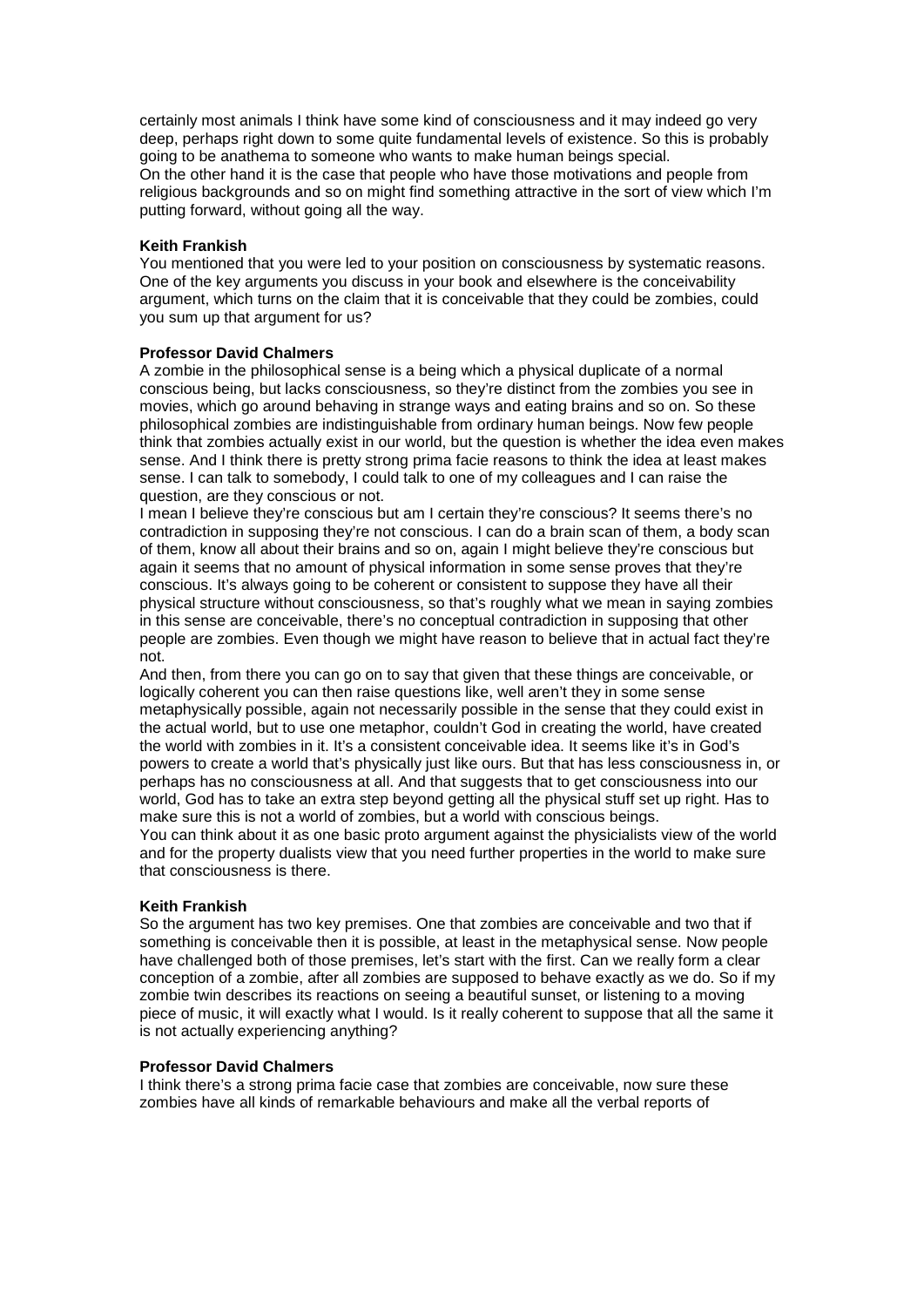consciousness. That suggests very strongly that if we discovered one of these things in our world, we'd think they were probably conscious. But I don't think it does much to remove the coherence of supposing they're not. I mean I could talk to you and I could listen to everything you say about consciousness, and all your reports of your consciousness and so on. I could say okay, he's probably conscious but again there's going to be no contradiction in supposing that you're not conscious. And I'm always going to be able to raise the question, well how do I know for sure that he's conscious. We could have complicated computers, that come up with all those verbal reports with all this processing and we'd still be worried. A strong prima facie case, I think, given all this that zombies are conceivable, still it's a reasonable strategy to come back on this point. So maybe there's some subtle contradiction that you haven't noticed yet. Maybe once you've really conceived of all that processing in all the glorious detail that goes on in the human brain, then you'd eventually come to realise that it just couldn't fail to be conscious, as a matter of conceptual principle. Once you really think it through the conceivability will go away.

What I've done to argue against this is to say well for this to work there's ultimately going to have to be some kind of conceptual hook between the concept of consciousness and the underlying physical concept. Concepts of all those physical processes to bring in the contradiction, to bring in a conceptual entailment from all that physical stuff to consciousness. And ultimately then, you've got to look at what's in our concepts of all that physical processing. I think it's ultimately a bunch of physical structure and dynamics.

What would the concept of consciousness have to be like in order for it to support such an entailment that would lead to a contradiction? Ultimately our concept of consciousness would have to be a concept of something so structural or functional, for example could be the concept of playing a certain function or role in the production of behaviour or of certain processing. If our concept of consciousness had that form then I think the concept of a zombie would be contradictory and then I just think there's very good reasons to think our concept of phenomenal consciousness is not a functional concept, it's not just a concept of something which does something which responds in a certain way which reports in a certain way. So somebody taking this position, I think, is ultimately going to be, not fully taking consciousness seriously, I think ultimately the only way to make zombies inconceivable is to take a pretty hard line in the way as say Dan Dennett has done, and so there isn't really any further hard problem of consciousness over and above the functions.

Now more power to Dan Dennett for taking that line, but I think that's a line which many many people think is one that just doesn't do justice to the phenomena here, that need explaining. There are the functions that need explaining the reports and the responses and there's the subjective experience that suggests very strongly our concept of consciousness isn't this functional concept.

If that's the case I think through a relevant chain of reasoning it's always going to turn out that zombies are conceivable.

#### **Keith Frankish**

Okay, so there's a case for thinking that zombies are conceivable, but what about the second premise. That if something is conceivable then it's metaphysically possible. Is that true? Does the fact that we can imagine something really show that it could exist. Doesn't it just tell us something about our powers of imagination?

## **Professor David Chalmers**

This is one of the most interesting and controversial questions in this area, and in the last few years in the philosophical literature there's been a lot of going back and forth on this and people trying to understand this relationship between conceivability and possibility better. The first thing you need to do is to realise that conceivability doesn't mean just one thing, even possibility doesn't mean just one thing. So I wrote a paper where I tried to sort out about eight different meanings of conceivability in different centres of possibility. I won't try and go through those now you'll be glad to hear. The thought was though that if you articulate the right sense of conceivability in the right sense of possibility, there is a very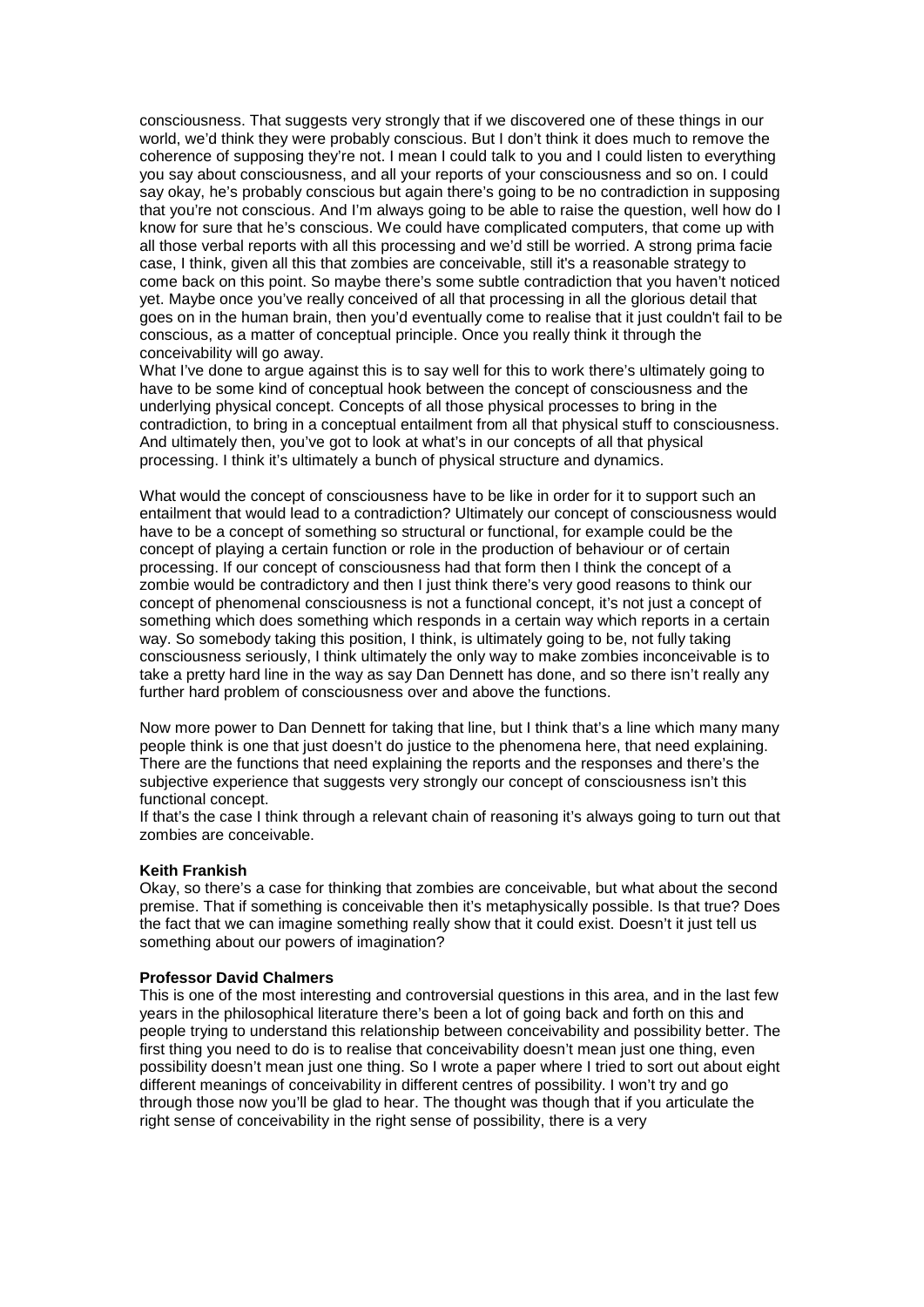plausible thesis here to be had. That when something is conceivable in the relevant sense of not being able to be ruled out through any amount of a priori reflection, then there's going to be some kind of metaphysical possibility, near by, again not a natural possibility, not something which could actually exist but a metaphysical possibility. Now metaphysical possibility of course is a much broader notion than mere natural possibility. There's no reason to think conceivability should tell us about what actually exists, but this is a metaphysical possibility. It's just basically the ways things could have been. And I think there is a link between our imagination and our powers of reasoning and our ways of the world could have been.

And now some people think there are counter examples here, for example, you can conceive of certain complex mathematical statements being true or false but they couldn't really both have been true or false, so one thing you're going to want to do is articulate the thesis in the right ways, so that excludes those counter examples.

And I think if you idealise the relevant notion of conceivability by saying things couldn't be ruled out by arbitrary reasoning then we have a tougher notion of conceivability which might link to possibility. Then there are various examples which came in from Saul Kripke and his work on it being necessary that water was H2O whilst being conceivable that water is not H2O. And that raises again a bunch of very tough, technical issues. But I think again once you articulate the right notion of conceivability there's a way of understanding it. So those aren't counter examples. So the upshot to all this is that I think you can put forward an attenuated conceivability to possibility thesis. So there are no clear counter examples anywhere to this thesis and all the other domains, whether it's water or mathematics or whatever you like, what's conceivable there's a very good reason to think, is metaphysically possible and I just say we should apply the same principle which seems to work in all these cases to the case of consciousness.

Now at this point someone can come back and say well, either there is something wrong with this thesis in the first instance, even in other domains and we can argue about those, or they can say there's something special about consciousness. So even though that principle works in these other cases, it doesn't work for consciousness. And in practice I think opponents of this themes and materialists are going to divide between those different strategies and that leads to a lot of discussion. So I think if you just go by the principles that seem to work in other cases things come out pretty good in the case of consciousness for the sort of arguments that I'm trying to put forward.

#### **Keith Frankish**

May we turn now to the problems that property dualism faces. The most serious of these I think concerns the causal or role of consciousness. If the physical world is causally closed, then how can a non physical consciousness have any effects within it?

#### **Professor David Chalmers**

Yes, so this is a very tough question and many people think that this is one of the best reasons to believe in physicalism, we've got this beautiful autonomous causal network in the physical world, all physical effects are produced by physical causes. So wouldn't consciousness have to be physical to produce such effects. So one of the big problems for any non physicalists view has always been, how does consciousness get into the loop, so to speak. I don't know the answer to this question but I think there are about three possible options in responding to it.

The first one is simply to deny that consciousness has any effects; this is the epiphenomenalist's view. Consciousness is outside the physical network, the physical network is causally closed and consciousness doesn't have any effects within it. Any many people find this view counter-intuitive; they find it very intuitive that consciousness has physical effects. But I'm not sure that there's anything which proves that consciousness has physical effects. I mean you can make the point that we're exposed to all these regularities between consciousness and the physical world, therefore, we naturally suppose or infer that there's a causal connection there when in fact there's mere irregularities of a common cause. And so one thing I've tried to do in some of my writings is to make the case that there's no fatal objections to epiphenomenalists as a view, it ought to be regarded as a possibility.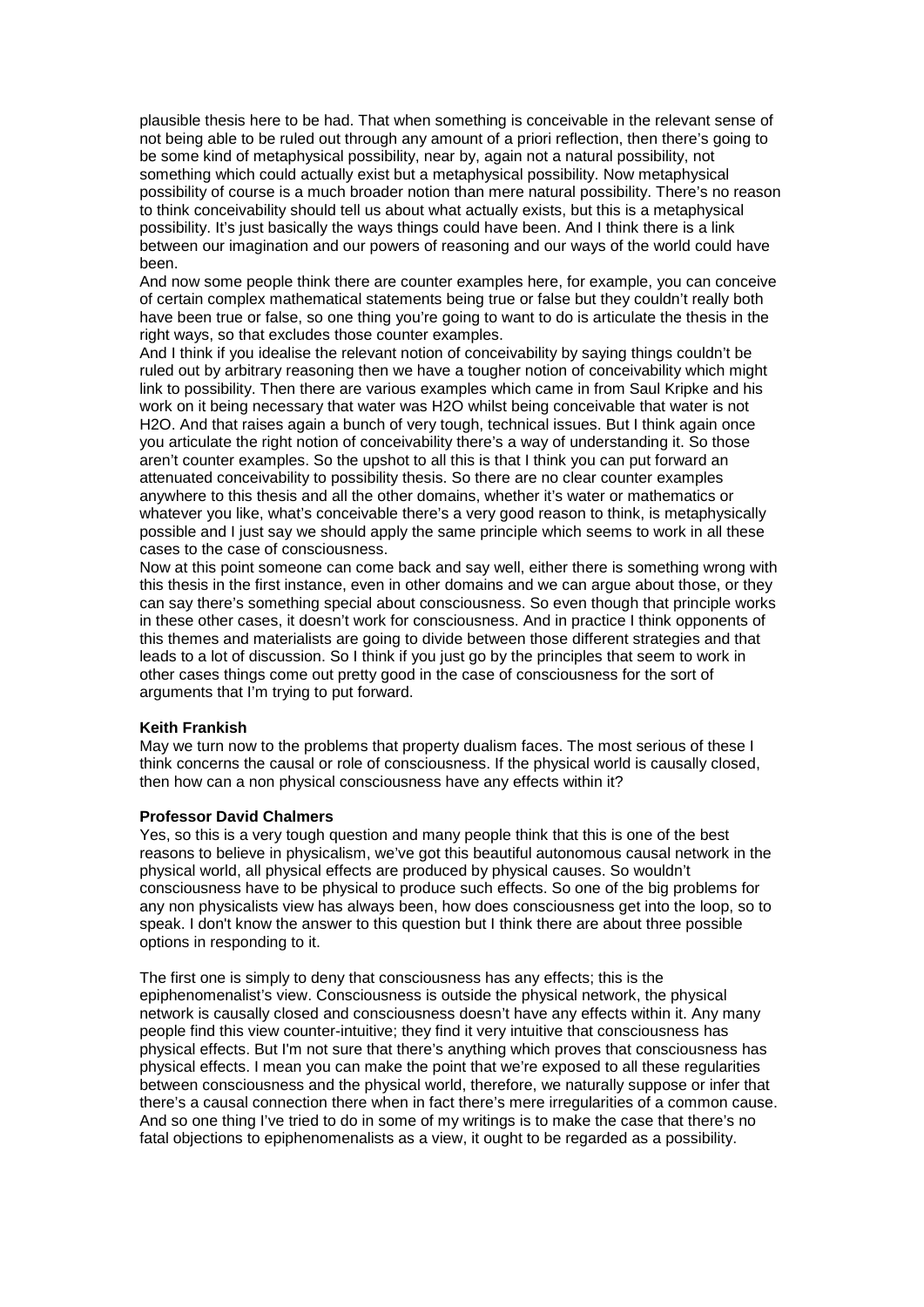I think the biggest objection to epiphenomenalism, it's not so that it's counter institutive it's rather that it leads to an integrated picture of the world, that closed physical network and consciousness dangling outside it.

### Keith Frankish

So one option is to endorse epiphenomalism to deny that conscious that physical effects. What are the other possibilities?

## **Professor David Chalmers**

The other two possibilities are ones which integrate consciousness a bit more with the physical world and maybe give it more of a role to play.

The second possibility then is an interactionist dualism, which is a little bit like the view that Descartes held in saying that consciousness is outside the physical network but still gets in and makes a causal difference to physical processes, it shoves the physical stuff around if you like. Now to do that you have to deny the causal closure of the physical world and say there actual gaps in physical processing which consciousness feels. Many people think that's incompatible science because physics has begun to tell us that the world is causally closed. I think there is something to this but still if you look at our best physical theories these includes quantum mechanics. Quantum mechanics is quite ill understood and there are places in quantum mechanics that suggest there are quite big jumps some of the time in physical systems. Big unexplained jumps. Some people hypothesised this has something to do with consciousness, and indeed if you look at quantum mechanics they say these jumps have something to do with measurement. Measurement, observation, consciousness it's at least a natural link. So the second view which I see as a viable option is to exploit some things which are going on in quantum mechanics to give a role for consciousness in affecting physical processes. I don't know that that's right, I mean it's a very, very speculative view but I don't think it's the case that it's ruled out by science in the way that some people think that these sorts of dualistic views are. It's just a matter of, quantum mechanics is quite mysterious in this respect. That does, I think leave room for a consciousness to play that role. So that's option two.

## **Keith Frankish**

Okay, so option two is interactionism. Consciousness affects physical processes perhaps at the quantum level. What's option three?

#### **Professor David Chalmers**

Option three is the view that says consciousness, although irreducible isn't exactly outside that physical causal network at all. Consciousness instead is deeply tied to the intrinsic nature of the physical world. This goes back to Immanuel Kant if not further, and Bertrand Russell, we don't really know the intrinsic nature of entities out there in the physical world. The physical world is always revealed to us via its appearances, it's effects on us. Take a bunch of physical particles, we understand there relationships to each other and the causal structure of this network out there. But do we really know what these particles are in themselves, as Kant said do we know the nature of the thing itself. Or a Russell said, we understand the extrinsic properties of physical entities but not their intrinsic properties. So that's a big metaphysical mystery, what's the intrinsic nature of entities out there in the physical world. Combine this with another metaphysical mystery, we have these intrinsic properties of consciousness, how are we going to place them with respect to the physical world.

Russell's' idea was maybe we can solve both these problems at once. Say it turns out that the intrinsic properties of the physical world are either precisely the properties of consciousness or certain other special intrinsic properties which are very closely related to the properties of consciousness. So on this view, which I sometimes think of the pan psychist's view for consciousness everywhere, or the pan proto psychists view for proto consciousness everywhere. Wherever we have fundamental physical entities in the world like physical particles, they have an extrinsic nature and an intrinsic nature. That intrinsic nature might be closely tied to consciousness itself. So consciousness or proto consciousness spread throughout the physical network. Now if you take this view there is no danger of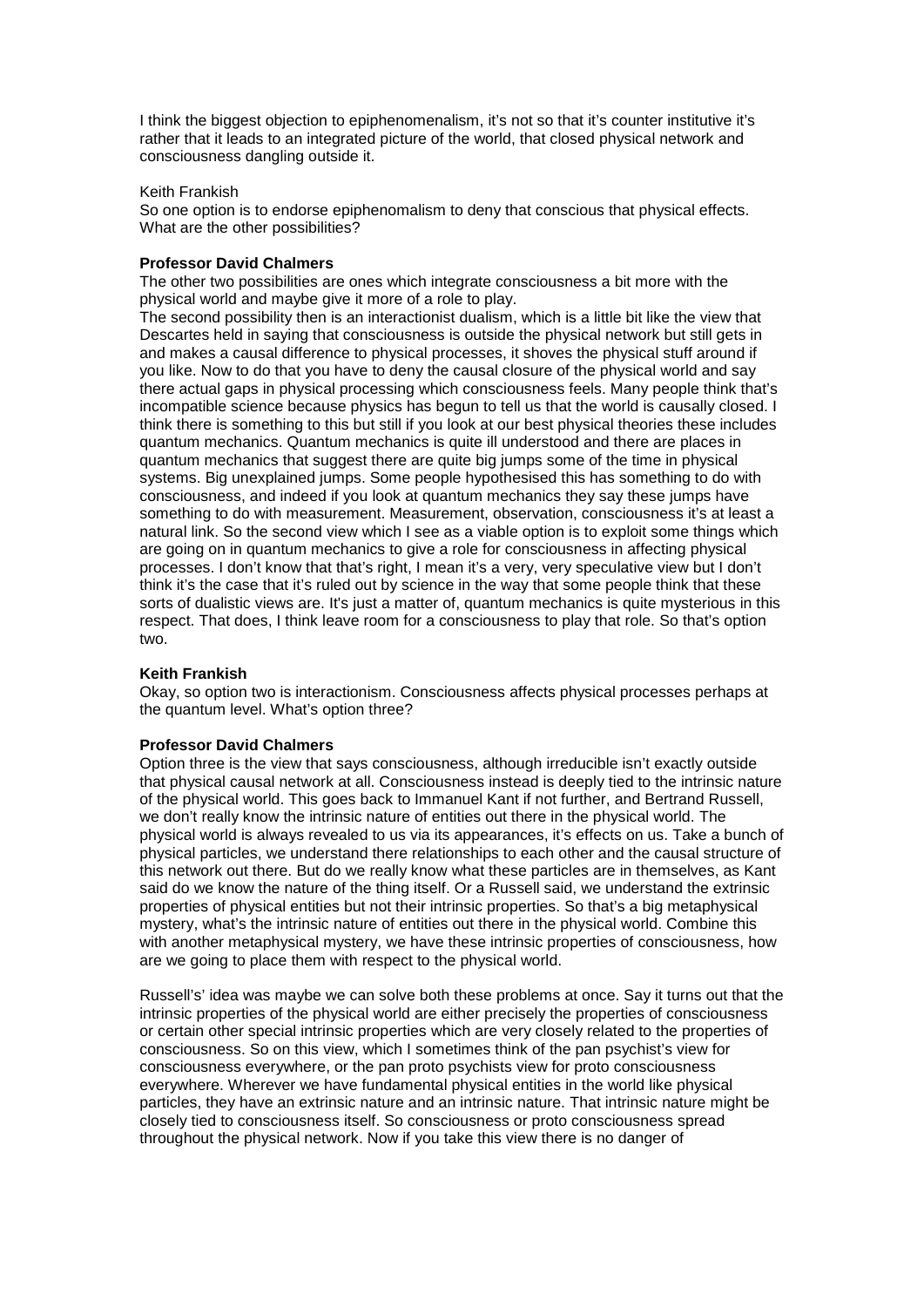consciousness being epi phenomenal, being outside the network in some sense consciousness is going to be present at the ground of all physical causation it's going to be consciousness which is in some sense is doing the work.

When one particle hits another particle that particle is somehow intrinsically constituted by consciousness or proto consciousness. It's right in there, in the causal network. Likewise when I perform an action, certainly intrinsic properties in my brain are going to be tied to consciousness and in some sense that's really doing the work.

So in this view consciousness is right there in the causal network. Now of course this view is speculative, the other two views are both very speculative too. So I don't know which of these three views is correct and I go back and forth myself a bit between them. I think each of them though has some chance of being correct, if you're really worried about finding a causal role for consciousness I think you should go for the second and look to quantum mechanics or go to the third and look to the intrinsic nature of the physical world. But these are very much I think open questions for exploration in the coming years. We haven't yet got to the bottom of them.

## **Keith Frankish**

Well the three views you've outlined seem to be coherent but they are all rather speculative and in some ways counter intuitive. And someone might say that physicalism for all it's problems is simpler and less counter intuitive and therefore preferable, how do you respond to that?

### **Professor David Chalmers**

Well I can certainly see how one being attracted to physicalism on the grounds that it seems simple, plausible, conservative and so on. My view is there is nothing wrong with a theory

being counter intuitive per se I think one moral of 20 Century science is the physical world is really a very strange place. So it shouldn't be a constraint in our theories that they be completely conservative and intuitive pan psychicism and interactionist dualism might have some counter intuitive developments but no more so than other theories in physics. So that's not exactly a strike against them, but now the question is well maybe physicalism though is even less counter intuitive so we ought to believe in it. Again I just come back to the basic constraint which guides all my theorising about this is, our scientific and philosophical theories have to explain the phenomena.

They've got to explain the manifest phenomena that we have reasons to believe in, and I've just been led through systematic reasons to believe, physicalists view they're not just counter intuitive they just can't explain the phenomena.

Now I guess you could just deny the existence of consciousness or say there's nothing here that needs explaining, that would be more than counter intuitive, that would just be crazy. So the fundamental argument for physicalism you might think of as oconus rasa go for the simplest view, don't multiply entities without necessity. Dualism you might think multiplies entities without necessity. If what I've been saying here is right, there is necessity, I mean if you can't explain the phenomena given entities, A, B & C, then there's necessity to bring further elements into the picture and that's I think what one ends up doing on the property dualists view. You say well in this case reluctantly and conservatively we can't explain the phenomena given the basic entities of physical theory, so we need some new entities in there. If the theory ends up being counter intuitive that's okay, but at least we have the materials we need to explain the phenomena.

### **Keith Frankish**

You mentioned Daniel Dennett earlier. Your views and his could hardly be more different. Dennett denies there is any hard problem of consciousness and argues that once we have solved all the so called easy problems, explaining the functions, responses and reports associated with consciousness, then no further problem will remain. You think that we could solve all those problems without even touching the really big problem of consciousness. This is a very deep disagreement. What does it stem from? Does is just come down to a fundamental clash of intuitions?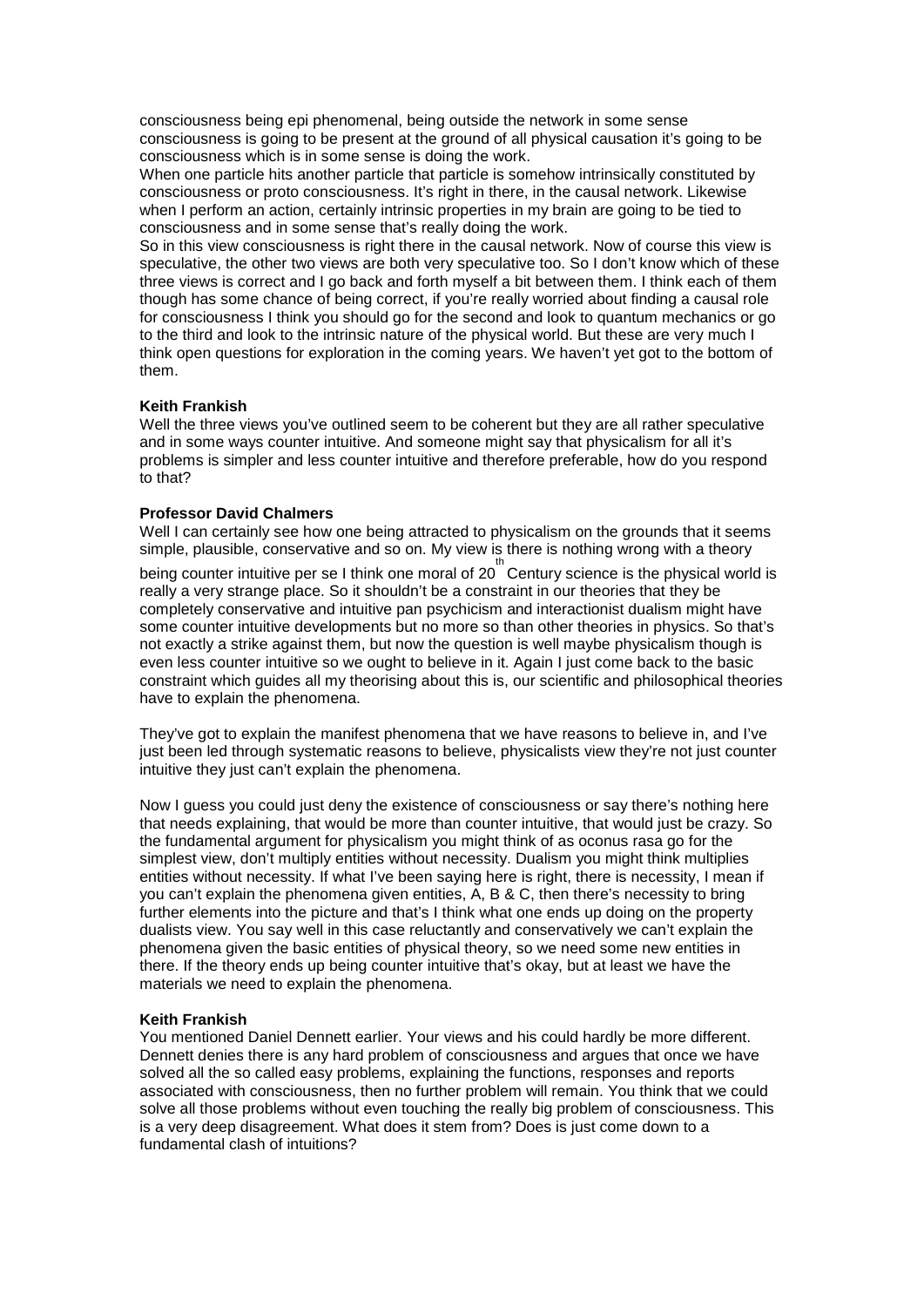## **Professor David Chalmers**

I respect Dennett's position because I think he bites many of the bullets that you need to bite if you want to have a strong robust, physicalist view. I think ultimately the only really coherent and consistent way to be a physicalist is to deny there is any special problem of consciousness and a sense that there is a special problem is a kind of illusion and that's Dennett's view. And he pushes that view pretty strongly. My own view is that the view is not adequate to the data, not adequate to the evidence that we have about us being conscious, and there being something here to explain over and above the behaviour and the functions. But you ask where does this disagreement stem from. I think it probably stems with a different kind of alternate methodology. Dennett himself has described his view as a kind of third person absolutism. It's differential to science and to observational data in that all that we ultimately have to explain are phenomena that are observable from the third person point of view. That's what science has to explain and that's the ultimate arbiter of what's real. So you observe the system from the outside, you look at its responses, its reports and so on, those are what you get from the third person point of view and that's ultimately everything that needs explaining. If that was right I think Dennett's position would be the correct consequence. But I'm going to disagree with him at that fundamental starting point. I think there are more data, there are more things that need explaining than what's observable from the third person point of view. In particular in the case of consciousness I think there are first person data. First person data of subjective experience that aren't simply reducible or straight forwardly translatable into just the problem of explaining certain verbal reports and so on.

Dennett here thinks okay explain the reports, explain the responses, that's all the data. I say no there are further data there is something here observable, distinctively from the first person view point which is one of the things that we need our theories to explain, and which is the primary thing that we need a theory of consciousness to explain. So I think it's that fundamental starting point which is really the fundamental difference here and I think I'm just following in a sense of good scientific methodology which is explain the things that need to be explained.

## **Keith Frankish**

So does it follow that we're never going to make any progress in resolving this dispute? If it's a difference of starting point, then I guess in a hundred years time there will still be people who adopt Dennett's starting point and people who adopt your starting point and they will remain as opposed as ever. Isn't that a little pessimistic?

## **Professor David Chalmers**

I think it's quite likely, I mean maybe its pessimistic but I think it's quite likely that two hundred years time there are going to be people who take very deflationary view of consciousness and say there is no special problem and there are going to be people who say there is some special problem and maybe we'll have made some progress in solving it. But one thing we've learnt is that the biggest philosophical questions disputes about those don't go away and philosophical progress doesn't consist in resolving these disputes for once and for all. It consists more in understanding them and in the case of consciousness, I suspect no result that's going to come out of neuroscience for example is going to settle the issue between Dennett and me.

But what philosophical progress is going to consist in is understanding what this difference in starting points, where it leads you to. So ok the fundamental difference in starting point between Dennett and me, which I suspect isn't going to be very easily resolved at all. But what Dennett's work is doing is bringing out where his starting point leads you to, what it commits you to, what's the best theory of consciousness that takes this broadly deflationary starting point. Where as on my side what's going on is okay, we'll just say you do take consciousness seriously in this fashion and just say you do except this starting point then where are you led. So it's a kind of conditional structure if you like, you don't get away from those fundamental differences and starting points, but still we make progress all the same. This does have a nice feature that I can at least look at the work that someone like Den